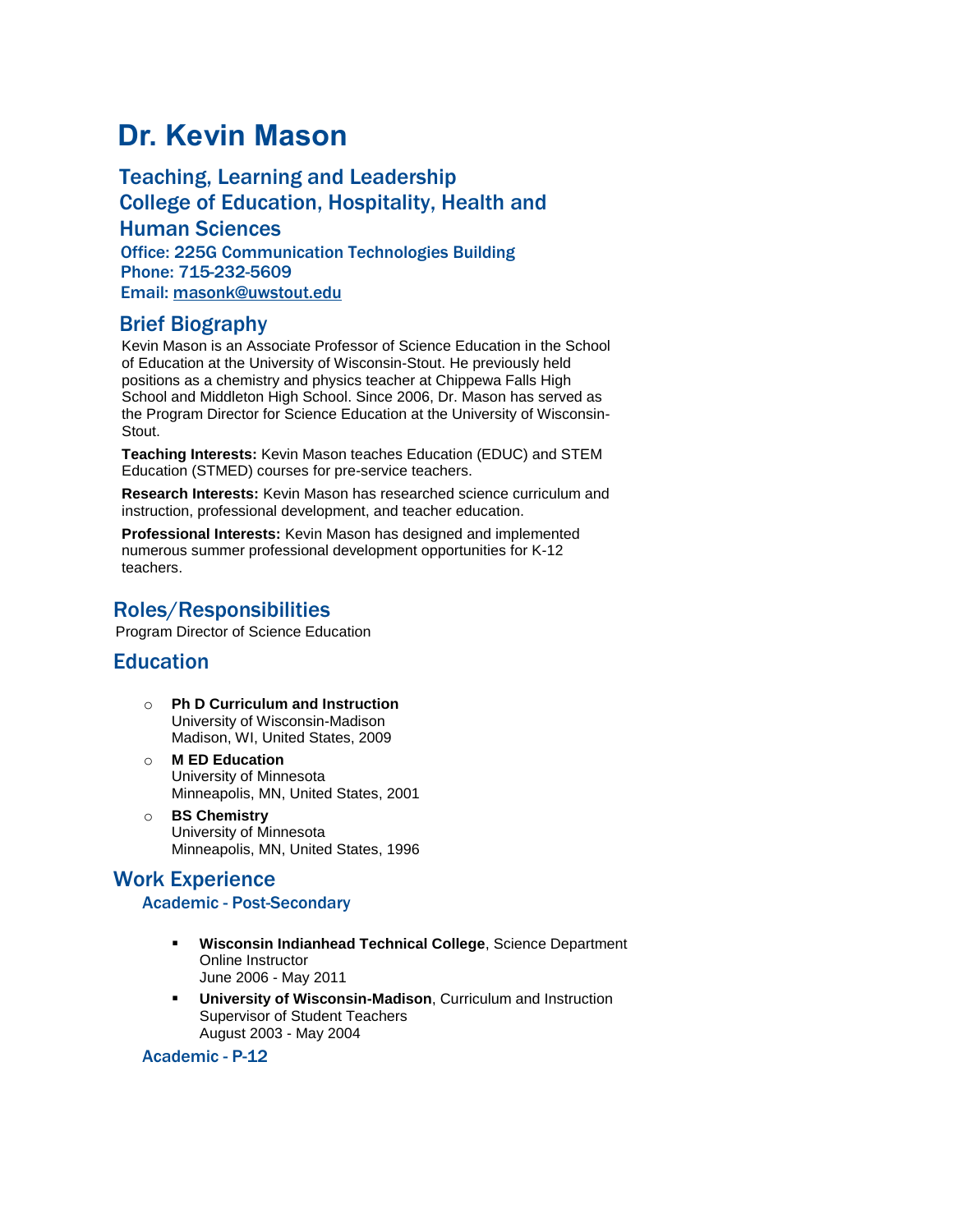- **Middleton High School** Chemistry and Physics Teacher August 2001 - June 2003
- **Chippewa Falls High School** Chemistry and Physics Teacher August 1997 - June 2001

## Intellectual Contributions

### Journal Article

- o Mason, K., Rodenberg, S., Polk, J., Freit, B., Schauf, S., & Brewer, B. (2014). If you build it, will it fly?. , Science Scope.
- o Mason, K., & Klein, S. Land, sea, and sky: Mapmaking as reflection in pre-service teacher education. *Land, sea, and sky: Mapmaking as reflection in pre-sevice teacher education, 14*, 2.
- o Mason, K. (2013). Teacher involvement in pre-service teacher education. *Teacher involvement in preservice teacher eucation, 19*, 5.
- o Mason, K., Brewer, J., Redman, J., Bomar, C., Ghenciu, P., LeDocq, M., & Chapel, C. (2012). SySTEMically improving student academic achievement in mathematics and science. *SySTEMically improving student academic achievement in mathematics and science, 35*(2).
- o Mason, K., Brewer, J., Redman, J., Bomar, C., Ghenciu, P., LeDocq, M., & Chapel, C. SySTEMically improving student academic achievement in mathematics and science. *SySTEMically improving student academic achievement in mathematics and science, 35*(2).
- o Mason, K., Bomar, K., Brewer, J., Ghenciu, P., & Redman, J. Western Wisconsin STEM consortia: SySTEMically improving student academic achievement in mathematics and science . *Western Wisconsin STEM consortia: SySTEMically improving student academic achievement in mathematics and science , 22*, 3, National Career Pathways Network Connections.
- o Mason, K., Bomar, C., Ghenciu, P., Brewer, J., Redman, J., LeDocq, M., & Chapel, C. SySTEMically improving student academic achievement in mathematics and science. *SySTEMically improving student academic achievement in mathematics and science*.
- Mason, K., Bomar, C., Ghenciu, N., Ledoc, M., Chapel, C., Brewer, J., & Redman, J. Western Wisconsin STEM Consortium: Facilitating the collaborting the collabortive devlopment implementation, and assessment of integrated STEM Curriculum by K-12 teachers. *ASQ STEM Conferencde Proceddings*, 1-23.
- o Mason, K., James, K. C., Carlson, K. M., & D'Angelo, J. The Invasive Plant Species (IPS) Education Guide: A series of lessons to engage students in community science projects. *The Science Teacher*.
- o Mason, K., James, K., D'Angelo, J., & Carlson, K. (2010). The invasive plant species (IPS) education guide: Lessons to engage students in local citizen science projects . *The invasive plant species (IPS) education guide: Lessons to engage students in local citizen science projects* , The Science Teacher.

#### Book

- o Mason, K. (2014). Preparing for the Classroom: What Teachers Really Think About Teacher Education. , Lanham, MD: Rowman and Littlefield Publishers.
- o Mason, K., & Dusek, W. (2012). Chemistry for Career and Technical Education. , Dubuque, IA: Kendall Hunt Publishing Company.
- o Mason, K., Redman, J., Bomar, C., Ghenciu, P., LeDocq, M., & Chapel, C. (2012). SySTEMically improving student academic achievement in mathematics and science. , Milwaukee, WI: ASQ Quality Press.

### Guide

o James, K. C., Carlson, K. M., D'Angelo, J., & Mason, K. The Invasive Plant Species Education Guide (Guide). .

### **Presentations**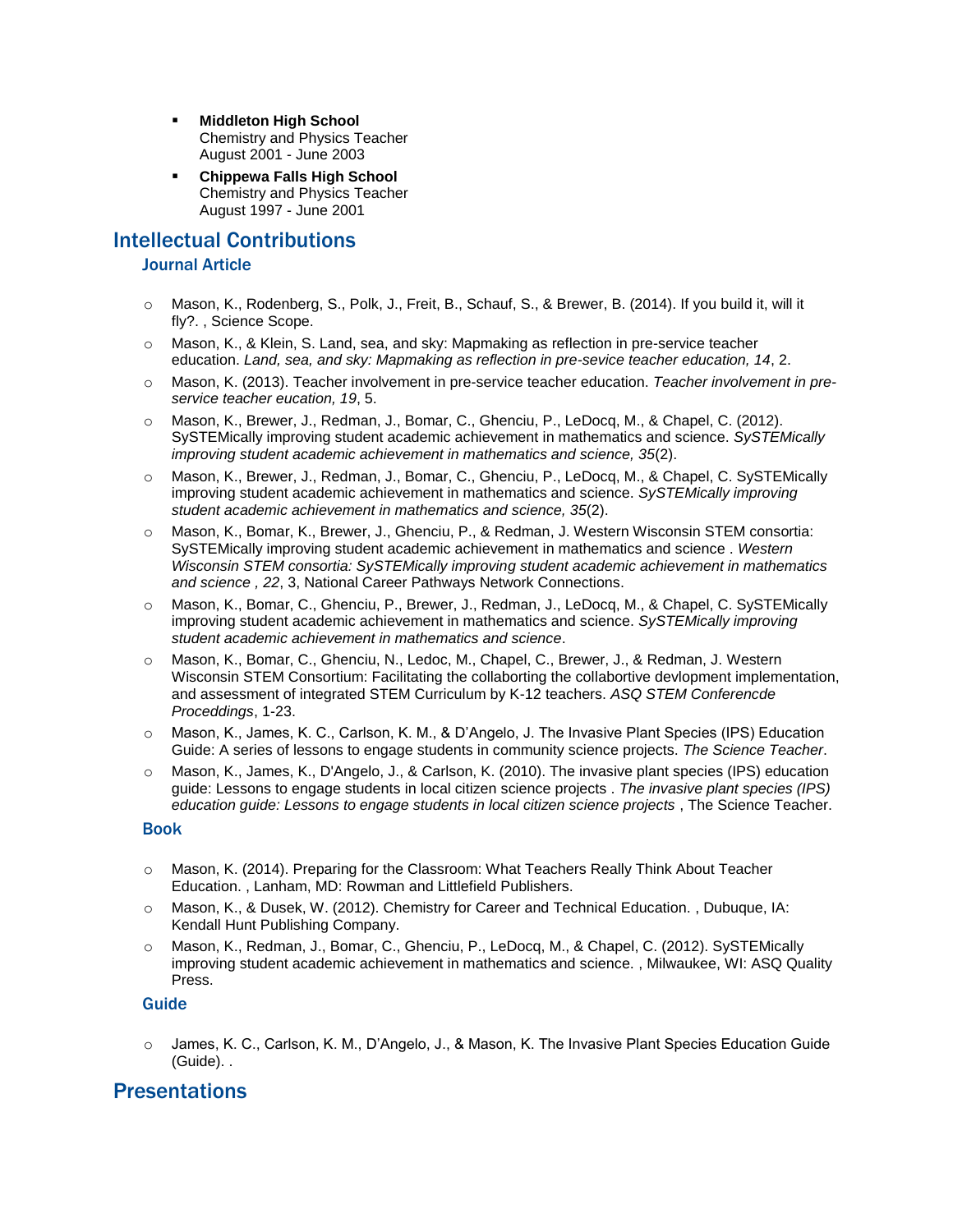### **Workshop**

o Mason, K. (April, 2015). Advancing Science Learning: Teaching Life Science Concepts. Early Childhood Education (ECE) Conference, Menomonie, WI, United States.

#### Uncategorized

- o Mason, K., & McAlister, B. (March, 2015). Advancing Science Learning: Teaching. National Science Teachers Association (NSTA) Conference, Chicago, IL, United States.
- o Mason, K., Michaelsen, D., & Kramschuster, A. (March, 2015). Advancing Science Learning: Teaching Physical Science Concepts Through Engineering Problems. Wisconsin Society of Science Teachers (WSST) Conference, Wisconsin Dells, WI, United States.
- o McAlister, B., Weiss, T., & Mason, K. (May, 2014). Engaging Canidates When Building Capacity to Implement edTPA. edTPA Conference, Wisconsin Dells, WI, United States.
- o Othman, L., Mason, K., Brennan, M., Nyland, R., & Hines, E. (May, 2014). Establishing a Professional Learning Community at the University of Wisconsin-Stout. Wisconsin State Personnel Development Grant Institute of Higher Education Conference , Green Bay, WI, United States.
- o Hopkins-Best, M., Mason, K., Brennan, M., Othman, L., Johnson, A., & Nielson, K. (May, 2014). From EdTPA to Educator Effectiveness: Preparing Candidates andInitial Educators for Success . Wisconsin State Personnel Development Grant Institute of Higher Education Conference, Green Bay, WI, United States.
- o Mason, K., & McAlister, B. (April, 2014). Advancing Science Learning: Teaching Life Science Concepts Through Engineering Problems. National Science Teachers Association (NSTA) Conference, Boston, MA, United States.
- o Mason, K. (March, 2014). Advancing Science Learning: Teaching Life Science Concepts Through Engineering Problems. International Technology and Engineering Education Association (ITEEA) Conference, Orlando, FL, United States.
- Mason, K., & McAlister, B. (March, 2014). Advancing Science Learning: Teaching Life Science Concepts Through Engineering Problems. Wisconsin Association of Colleges of Teacher Education (WACTE) Conference, Madison, WI, United States.
- o Mason, K., Bomar, C., Kramschuster, A., & Wallisch, A. (March, 2014). Advancing Science Learning: Teaching Life Science Concepts Through Engineering Problems. Wisconsin Society of Science Teachers (WSST) Conference, Appleton, WI, United States.
- o Mason, K. (August, 2013). The Pedagogical Practices of the Next Generation Science Standards. No Teacher Left Inside (NTLI) Conference, Poynette, WI, United States.
- o Mason, K., & Stricker, D. (April, 2013). Integrated STEM Projects: Teaching Technology and Engineering Concepts to Address the Next Generation Science Standards. National Science Teachers Association (NSTA) Conference, San Antonio, TX, United States.
- o Stricker, D., & Mason, K. (March, 2013). The Rural Integration of STEM Curriculum. International Technology and Engineering Education Association (ITEEA) Conference, Columbus, OH, United States.
- o Mason, K., Layman, G., Wiesneski, K., & Johnson, B. (March, 2012). Hydroponics: Using Project-Based Learning to Teach Plant Ecology. Wisconsin Society of Science Teachers (WSST) Conference, Madison, WI, United States.
- o Mason, K., Bomar, C., & Brewer, J. (July, 2011). SySTEMically Improving Student Academic Achievement in Mathematics and Science. American Society for Quality STEM Agenda Conference, Menomonie, WI, United States.
- o Mason, K. (October, 2010). Preparing STEM Teaching Professionals. SySTEMnow Conference, Milwaukee, WI, United States.
- o Mason, K. (April, 2010). Invasive Plant Species Curriculum Guide. Wisconsin Society of Science Teachers (WSST) Conference , LaCrosse, WI, United States.

### Grants, Contracts, and Sponsored Research **Grant**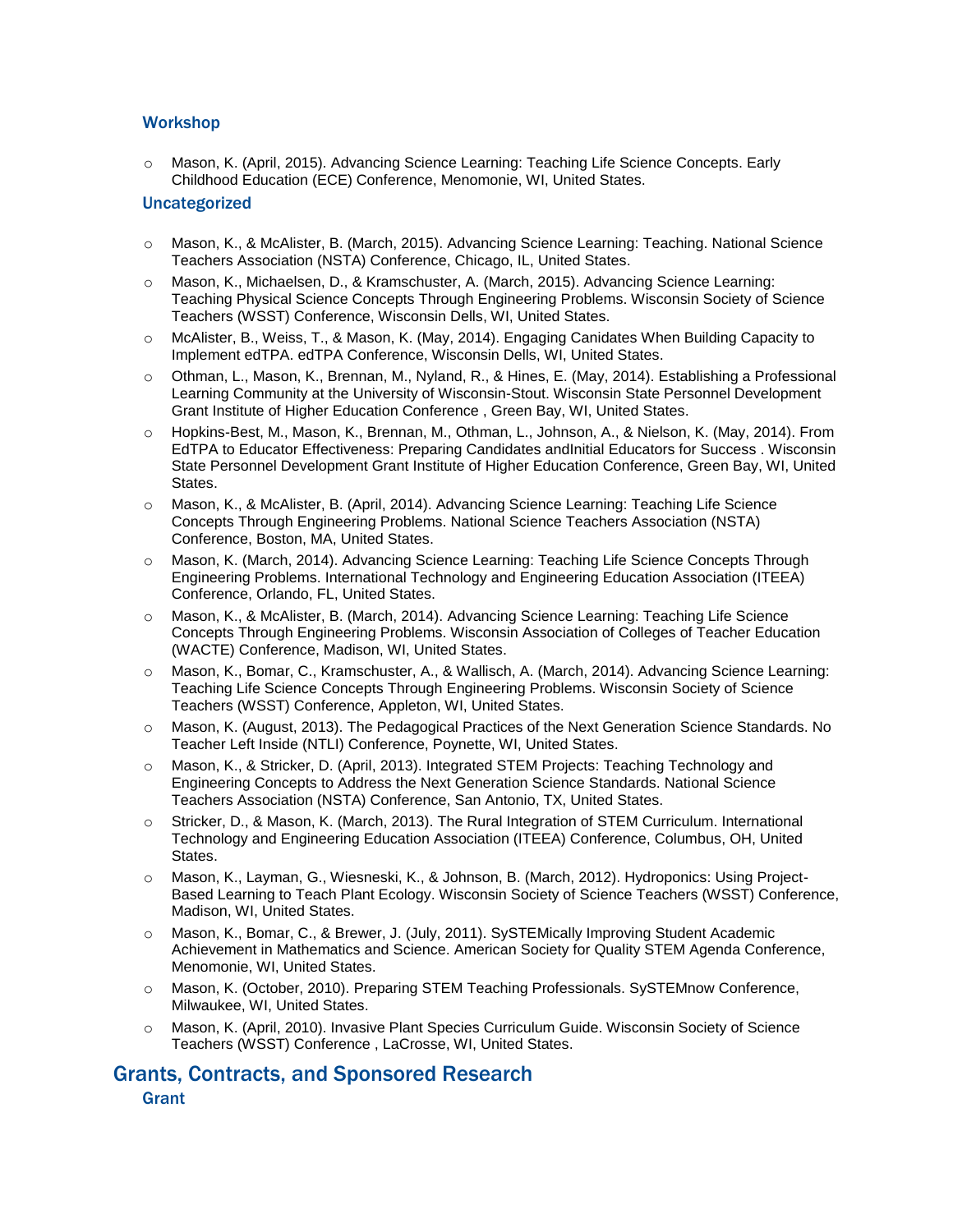- o Mason, K. Advaning Science Learning (ASL). Sponsored by Elementary and Secondary Education Act (ESEA) Title IIa Wisconsin Improving Teacher Quality Grant, \$116403 (Funded).
- o Mason, K. Science Literacy- Literacy in Science. Sponsored by Elementary and Secondary Education Act (ESEA) Title IIa Wisconsin Improving Teacher Quality Grant, \$337566 (Funded).
- o Othman, L., Hines, E., Martinez, K., Nyland, R., Peterson, C., Brennan, M., & Mason, K. Institutes of Higher Education/State Personnel Development Grant. Sponsored by Wisconsin Department of Public Instruction, \$20000 (Funded).
- o Mason, K. Elementary and Secondary Education Act (ESEA) Title IIa Wisconsin Improving Teacher Quality Grant. Sponsored by Science Learning Community (SLC), \$503383 (Funded).
- o Mason, K. Next Generation Science Standards (NGSS). Sponsored by Elementary and Secondary Education Act (ESEA) Title IIa Wisconsin Improving Teacher Quality Grant, \$122677 (Funded).
- o Mason, K. Research Equipment for the School of Education. Sponsored by College of Education, Health, and Human Sciences Research Equipment Grant, \$13759 (Funded).

### Awards, Fellowships, Honors, and Scholarships Award

- o Excellence in Science Education Award, Wisconsin Society of Science Teachers (2012)
- o Undergraduate Program Director of the Year, College of Education, Health, and Human Sciences (2012)
- o Undergraduate Program Director of the Year, School of Education (2011)

### **Service**

### Department / School

- o Teaching, Learning, and Leadership Personnel Committee (2015 Present)
- o **Coordinator**, University of Wisconsin-Stout edTPA (2015 Present)
- o School of Education Benchmark Assessment Committee (2014 Present)
- o Art Education Advisory Committee (2013 Present)
- o **Committee Chair**, Teaching, Learning, and Leadership Governance Committee (2013 Present)
- o Educative Teaching Performance Assessment (edTPA) Committee (2012 Present)
- o UW-Stout National Science Teachers Association (2009 Present)
- o Technology Education Advisory Committee (2008 Present)
- o School of Education Council (2006 Present)
- o **Program Director** , Science Education (2006 Present)
- o **Committee Chair**, Art Education Search (2013 2014)
- o Response to Intervention (RTI) Committee (2012 2013)
- o Scholarly Activity Committee (2011 2013)
- o School of Education Director Search Committee (2011 2011)

### **University**

#### *UW Stout*

- **Committee Member**, Mathematics Faculty Search Committee (2014 Present)
- **Committee Member**, Applied Mathematics and Computer Science Advisory Committee (2011 Present)
- College of Education, Health, & Human Sciences Council (2009 Present)
- **Committee Member, Applied Science Advisory Committee (2006 Present)**
- University Level Associate Professor Promotion Committee (2013 2014)
- **Committee Member**, Mathematics Education Faculty Search Committee (2012 2013)
- **CEHHS Representative, Positive Action Committee (2011 2012)**